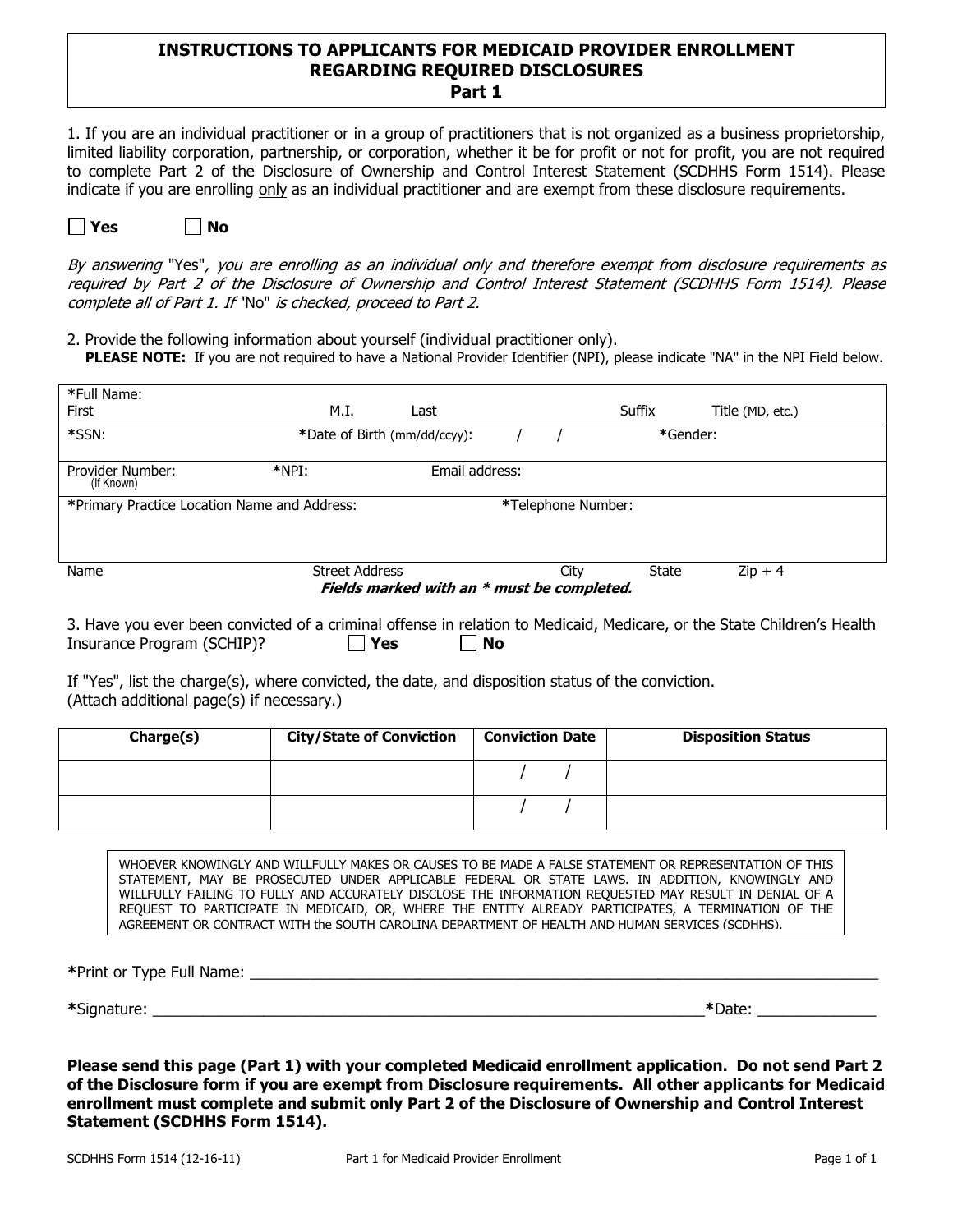# DISCLOSURE OF OWNERSHIP AND CONTROL INTEREST STATEMENT PART 2

#### General Instructions

Federal Medicaid regulations (42 CFR 455.100 – .106) require that all Medicaid providers disclose the name, address, and other identifying information for each person with an ownership or control interest in the provider and any subcontractor in which the provider has a 5% or more interest. All applicants, except an individual practitioner or group of practitioners as defined in 42 CFR 455.101, must complete this form in order to enroll as a provider in the Medicaid program. The provider must also screen all employees and subcontractors to determine whether they have been excluded from participation in Medicare, Medicaid, the State Children's Health Insurance Program (SCHIP) and/or all federal health care programs. Any individual or entity that employs or contracts with an excluded provider cannot claim reimbursement from Medicaid for any items or services furnished, authorized, or prescribed by the excluded provider.

Please answer all questions as of the **current date**. If the "Yes" block for an item is checked, list the requested additional information in the area provided; attach additional pages and/or documentation as needed, referencing the item number to which the information corresponds. Return the original to the South Carolina Department of Health and Human Services (SCDHHS); retain a copy for your files. Failure to provide this form and/or incomplete information will result in a refusal by SCDHHS to enter into an agreement or contract with any such provider or institution or in termination of existing agreements.

This form is to be completed for all programs established by Title XIX and Title XXI and must be submitted within 35 days of any changes to provider information. Completion and submission of this form is a condition of approval or renewal of a contract or agreement between the disclosing entity and SCDHHS. Any substantial delay in completing the form should be reported to SCDHHS.

Disclosure of Social Security Number (SSN): Disclosure of a SSN is used for the purpose of determining whether persons and entities named in an application are federally excluded parties and to verify licensure. Refusal to provide a SSN will result in rejection of the provider's application to participate in the Medicaid program or termination of any existing provider agreement or contract.

I. Instructions / Definitions: Providers that must have a National Provider Identifier (NPI) must include the NPI. If currently enrolled in South Carolina Medicaid with multiple NPI numbers, a separate Disclosure of Ownership and Control Interest Statement (SCDHHS Form 1514) must be completed for each NPI number.

|                                           |                                                                 |                       | <b>I. Identifying Information</b> |  |  |  |  |  |  |
|-------------------------------------------|-----------------------------------------------------------------|-----------------------|-----------------------------------|--|--|--|--|--|--|
| [a] Name of Provider (Disclosing Entity): |                                                                 |                       |                                   |  |  |  |  |  |  |
|                                           | Doing Business As (trade or company name):                      |                       |                                   |  |  |  |  |  |  |
| <b>Street Address</b>                     |                                                                 | City, State, Zip $+4$ |                                   |  |  |  |  |  |  |
|                                           |                                                                 |                       |                                   |  |  |  |  |  |  |
| County                                    | Provider Number(If Known)                                       | <b>NPI</b>            | Telephone Number                  |  |  |  |  |  |  |
|                                           |                                                                 |                       |                                   |  |  |  |  |  |  |
|                                           | [b] Federal Employer Identification Number (FEIN):              |                       |                                   |  |  |  |  |  |  |
|                                           |                                                                 |                       |                                   |  |  |  |  |  |  |
|                                           | [c] Type of Entity (Applies to either For Profit or Non-Profit) |                       |                                   |  |  |  |  |  |  |
| Limited Liability Corporation (LLC)       |                                                                 |                       |                                   |  |  |  |  |  |  |
|                                           |                                                                 |                       |                                   |  |  |  |  |  |  |
| Partnership                               |                                                                 |                       |                                   |  |  |  |  |  |  |
|                                           |                                                                 |                       |                                   |  |  |  |  |  |  |
| Corporation                               |                                                                 |                       |                                   |  |  |  |  |  |  |
|                                           |                                                                 |                       |                                   |  |  |  |  |  |  |
| Business Proprietorship or Company        |                                                                 |                       |                                   |  |  |  |  |  |  |
|                                           |                                                                 |                       |                                   |  |  |  |  |  |  |
|                                           | Sole Proprietor                                                 |                       |                                   |  |  |  |  |  |  |
| Governmental Unit                         |                                                                 |                       |                                   |  |  |  |  |  |  |
|                                           |                                                                 |                       |                                   |  |  |  |  |  |  |
| Other (Please specify)                    |                                                                 |                       |                                   |  |  |  |  |  |  |
|                                           |                                                                 |                       |                                   |  |  |  |  |  |  |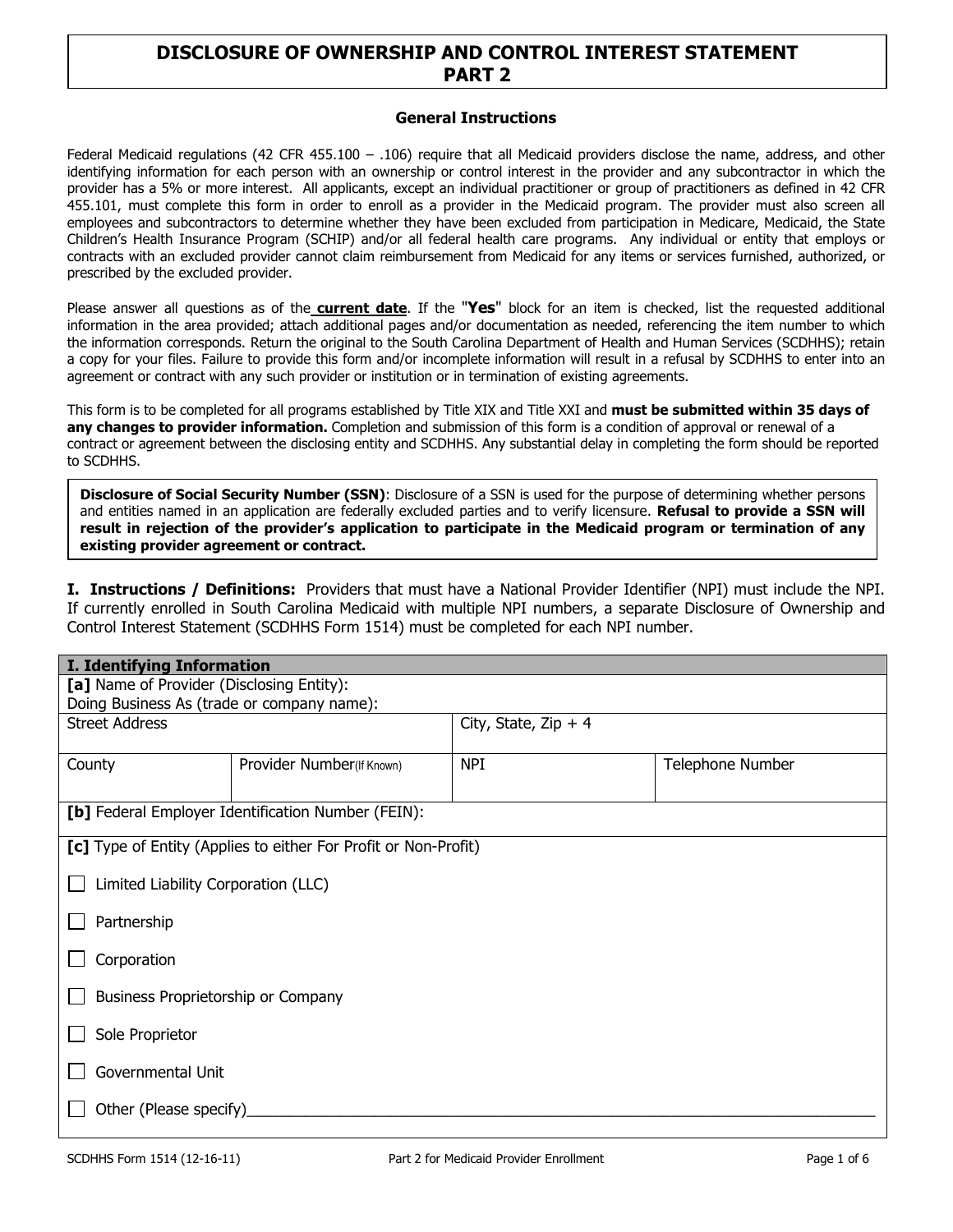# II. Instructions / Definitions:

Providers must disclose ownership and control information as required by 42 CFR 455.101 - 104.

**Ownership interest** is defined as the possession of equity in the capital, the stock or the profits of the disclosing entity. A *disclosing entity* is a Medicaid provider (other than an individual practitioner or group of practitioners), or a fiscal agent.

**Indirect ownership interest** means an ownership interest in an entity that has an ownership interest in the disclosing entity. This term includes an ownership interest in any entity that has an indirect ownership interest in the disclosing entity. The amount of indirect ownership in the disclosing entity that is held by any other entity is determined by multiplying the percentage of ownership interest at each level. An indirect ownership interest must be reported if it equates to an ownership interest of 5 percent or more in the disclosing entity. Example: if A owns 10 percent of the stock in a corporation that owns 80 percent of the stock of the disclosing entity, A's interest equates to an 8 percent indirect ownership and must be reported.

**Control interest** is defined as the direction or management of a disclosing entity which may be maintained by any or all of the following devices: the ability or authority, expressed or reserved, to amend or change the corporate identity (i.e. joint venture agreement, unincorporated business status) of the disclosing entity; the ability or authority to nominate or name members of the Board of Directors or Trustees of the disclosing entity; the ability or authority, expressed or reserved, to amend or change the by-laws, constitution, or other operating or management direction of the disclosing entity; the right to control any or all of the assets or other property of the disclosing entity upon the sale or dissolution of that entity; the ability or authority, expressed or reserved, to control the sale of any or all of the indebtedness, to dissolve the entity, or to arrange for the sale or transfer of the disclosing entity to new ownership or control.

### Therefore, a person with an ownership or control interest is a person or corporation that -

- (a) Has an ownership interest totaling 5 percent or more in a disclosing entity;
- (b) Has an indirect ownership interest totaling 5 percent or more in a disclosing entity;
- (c) Has a combination of direct and indirect ownership interest equal to 5 percent or more in a disclosing entity;
- (d) Owns an interest of 5 percent or more in any mortgage, deed of trust, note, or other obligation secured by the disclosing entity if that interest equals at least 5 percent of the value of the property or assets of the disclosing entity;
- (e) Is an officer or director of a disclosing entity that is organized as a corporation; or
- (f) Is a partner in a disclosing entity that is organized as a partnership.

**Subcontractor means** (a) an individual, agency, or organization to which a disclosing entity has contracted or delegated some of its management functions or responsibilities of providing medical care to its patients; or, (b) an individual, agency, or organization with which a fiscal agent has entered into a contract, agreement, purchase order, or lease (or leases of real property) to obtain space, supplies, equipment, or services provided under the Medicaid agreement.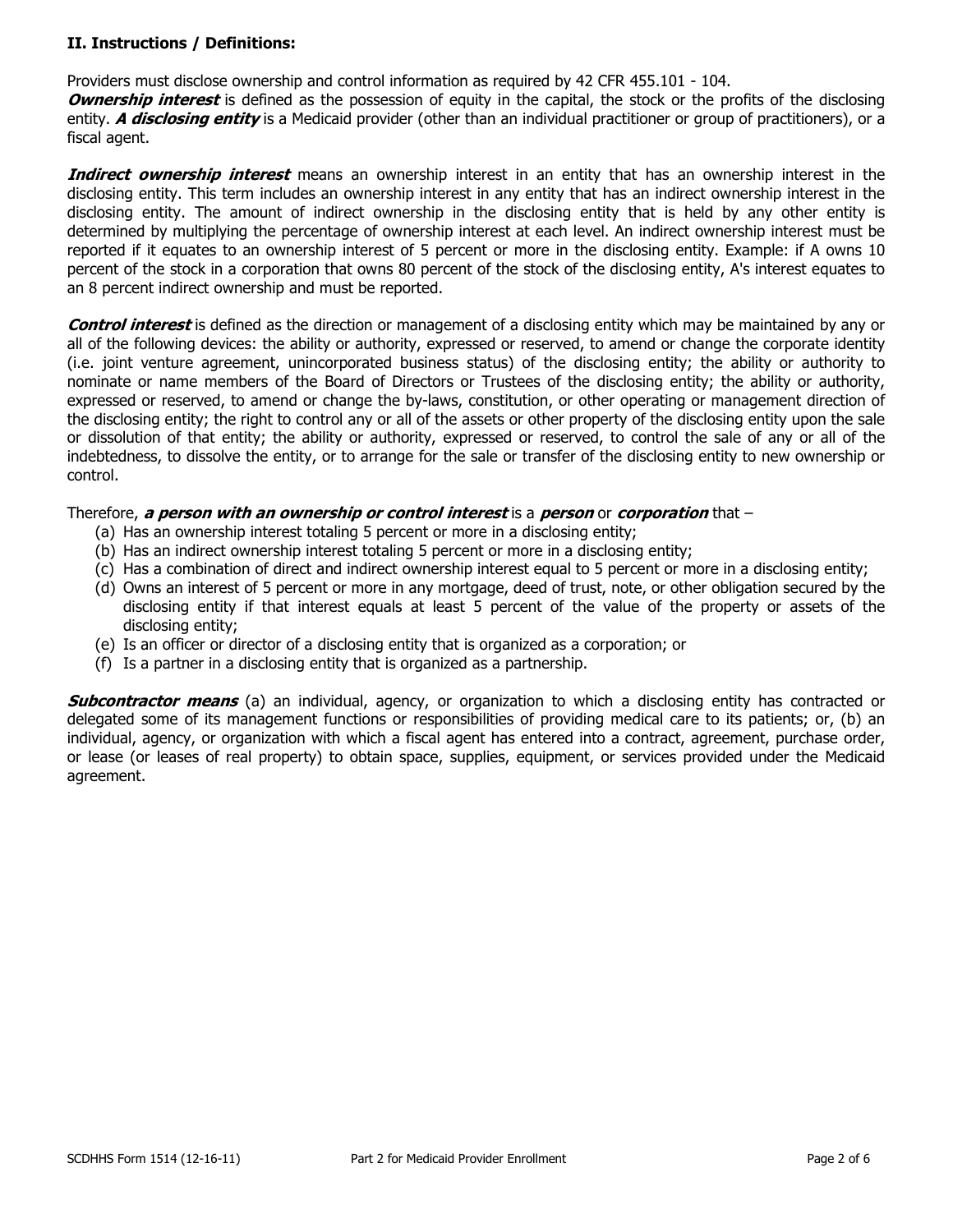### II. Individuals and Organizations with Ownership or Control Interest

[a] List names, addresses, date of birth and SSN for individuals, or list names, addresses and the FEIN for organizations, having direct or indirect ownership or control interest, as defined on pg. 2, in the entity listed in Section I. Attach additional pages, if needed, for any additional names and addresses. If Sole Proprietor or

| Business Proprietorship or company is checked in Section I, skip this section. |  |  |
|--------------------------------------------------------------------------------|--|--|
|                                                                                |  |  |

| Name | Address | Date of Birth $\vert$<br>(If Individual) | <b>SSN</b><br>(If Individual) | <b>FEIN</b> |
|------|---------|------------------------------------------|-------------------------------|-------------|
|      |         |                                          |                               |             |
|      |         |                                          |                               |             |
|      |         |                                          |                               |             |
|      |         |                                          |                               |             |
|      |         |                                          |                               |             |

| [b] Are any persons / entities with ownership or control interest in the provider also owners of other Medicare / |
|-------------------------------------------------------------------------------------------------------------------|
| Medicaid providers? If yes, list name of the owner from Section II [a] and the name and NPI and/or FEIN for each  |
| facility or SSN if an individual provider.                                                                        |

 $\Box$  Yes  $\Box$  No.

| .<br>.<br>Name of Owner from Section II [a] | Name of Other Provider or | NPI/SSN | <b>FEIN</b> |
|---------------------------------------------|---------------------------|---------|-------------|
|                                             | Entity                    |         |             |
|                                             |                           |         |             |
|                                             |                           |         |             |
|                                             |                           |         |             |
|                                             |                           |         |             |
|                                             |                           |         |             |

| <b>III. Subcontractors</b>                                                                                                                                                                                                                                                                                                           |                |                                  |                               |             |  |  |  |
|--------------------------------------------------------------------------------------------------------------------------------------------------------------------------------------------------------------------------------------------------------------------------------------------------------------------------------------|----------------|----------------------------------|-------------------------------|-------------|--|--|--|
| [a] Please list any subcontractors of the disclosing entity (provider), as defined on pg. 2, in which the disclosing<br>entity has a direct or indirect ownership of 5% or more.<br>Not Applicable                                                                                                                                   |                |                                  |                               |             |  |  |  |
| Name of Subcontractor                                                                                                                                                                                                                                                                                                                | <b>Address</b> | Date of Birth<br>(If Individual) | <b>SSN</b><br>(If Individual) | <b>FEIN</b> |  |  |  |
|                                                                                                                                                                                                                                                                                                                                      |                |                                  |                               |             |  |  |  |
|                                                                                                                                                                                                                                                                                                                                      |                |                                  |                               |             |  |  |  |
| [b] List the following information for individuals or organizations having direct or indirect ownership or a control<br>interest, as defined on pg. 2, in any subcontractor in which the disclosing entity (provider) has a direct or indirect<br>ownership of 5% or more. Attach additional pages, if needed, for additional names. |                |                                  |                               |             |  |  |  |
| <b>Address</b><br>Date of Birth<br>Name<br><b>SSN</b><br><b>FEIN</b><br>(If Individual)<br>(If Individual)                                                                                                                                                                                                                           |                |                                  |                               |             |  |  |  |
|                                                                                                                                                                                                                                                                                                                                      |                |                                  |                               |             |  |  |  |
|                                                                                                                                                                                                                                                                                                                                      |                |                                  |                               |             |  |  |  |
|                                                                                                                                                                                                                                                                                                                                      |                |                                  |                               |             |  |  |  |

| <b>IV. Relationships</b>                                                                            |                                  |                                                                                                                   |  |  |  |  |  |
|-----------------------------------------------------------------------------------------------------|----------------------------------|-------------------------------------------------------------------------------------------------------------------|--|--|--|--|--|
| Are any of the individuals identified in Sections I, II or III related to each other?<br>Yes I I No |                                  |                                                                                                                   |  |  |  |  |  |
|                                                                                                     |                                  | If yes, list the individuals identified and the relationship to each other (spouse, sibling, parent, child, etc). |  |  |  |  |  |
| Name of Person 1                                                                                    | Name of Person 2<br>Relationship |                                                                                                                   |  |  |  |  |  |
|                                                                                                     |                                  |                                                                                                                   |  |  |  |  |  |
|                                                                                                     |                                  |                                                                                                                   |  |  |  |  |  |
|                                                                                                     |                                  |                                                                                                                   |  |  |  |  |  |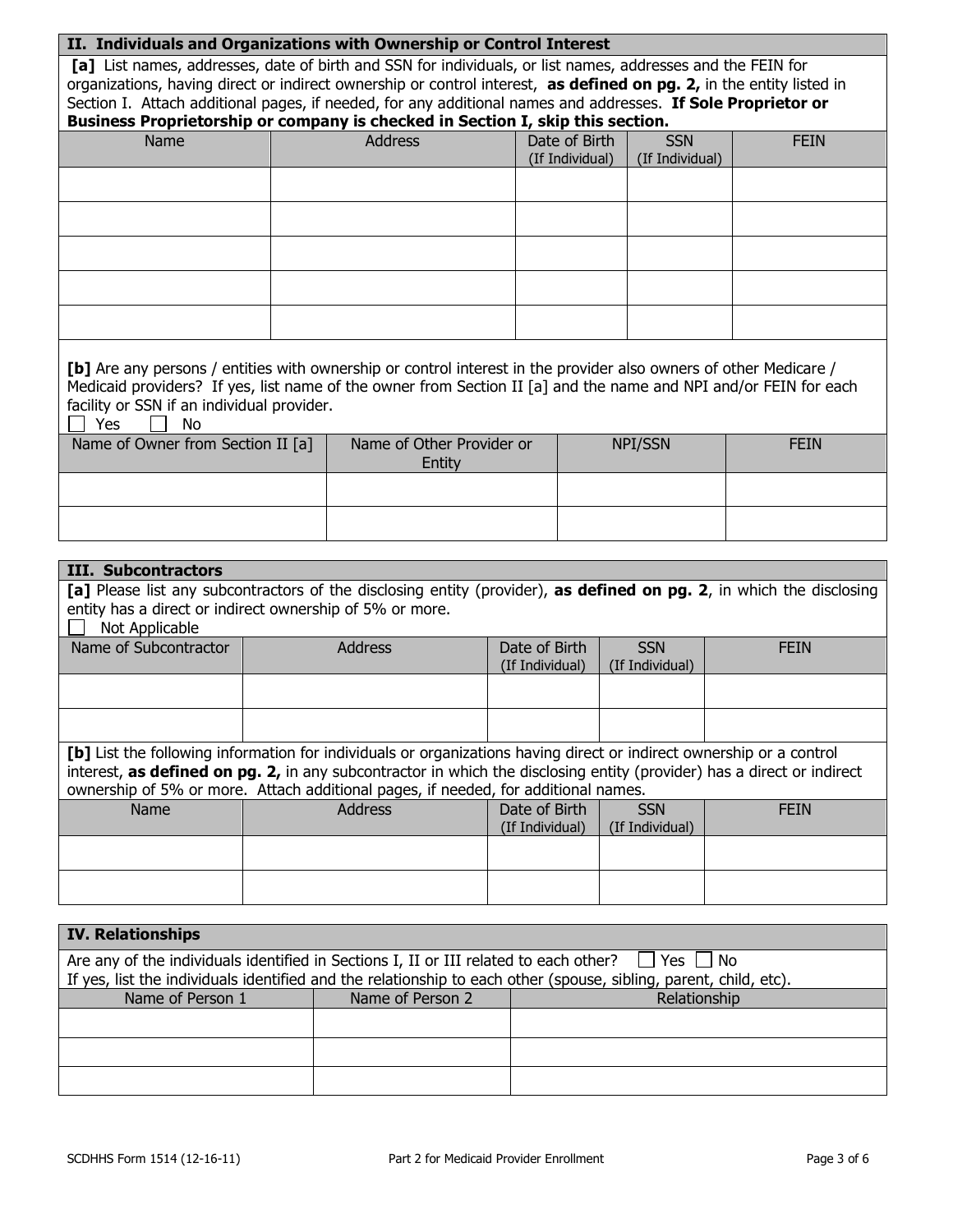| <b>V. Managing Employees</b>                                                                                                                                                                                                                                                                                                                                                                                               |  |                |              |               |  |  |
|----------------------------------------------------------------------------------------------------------------------------------------------------------------------------------------------------------------------------------------------------------------------------------------------------------------------------------------------------------------------------------------------------------------------------|--|----------------|--------------|---------------|--|--|
| [a] List current managing employees as indicated below. "Managing employee" means general manager, office or<br>business manager, administrator, director, or other individual who exercises operational or managerial control over<br>the institution, agency, or organization, or who directly or indirectly conducts the day-to-day operations.                                                                         |  |                |              |               |  |  |
| Attach additional pages, if needed, for additional names.                                                                                                                                                                                                                                                                                                                                                                  |  |                |              |               |  |  |
| Name/Title                                                                                                                                                                                                                                                                                                                                                                                                                 |  | <b>Address</b> | <b>SSN</b>   | Date of Birth |  |  |
|                                                                                                                                                                                                                                                                                                                                                                                                                            |  |                |              |               |  |  |
|                                                                                                                                                                                                                                                                                                                                                                                                                            |  |                |              |               |  |  |
|                                                                                                                                                                                                                                                                                                                                                                                                                            |  |                |              |               |  |  |
| [b] Has there been a change in Administrator, Director of Nursing, or Medical Director within the last year?<br>Yes<br>No<br>If Yes, give date for change: Date $\frac{1}{1}$ , List names, titles, and SSN of the prior Administrator, Director of<br>Nursing, or Medical Director.                                                                                                                                       |  |                |              |               |  |  |
| Name                                                                                                                                                                                                                                                                                                                                                                                                                       |  |                | <b>Title</b> | <b>SSN</b>    |  |  |
|                                                                                                                                                                                                                                                                                                                                                                                                                            |  |                |              |               |  |  |
|                                                                                                                                                                                                                                                                                                                                                                                                                            |  |                |              |               |  |  |
|                                                                                                                                                                                                                                                                                                                                                                                                                            |  |                |              |               |  |  |
| <b>VI. Management Company</b>                                                                                                                                                                                                                                                                                                                                                                                              |  |                |              |               |  |  |
| A management company is defined as any organization that operates and manages a business on behalf of the<br>owner of that business, with the owner retaining ultimate legal responsibility for operation of the facility. If the<br>answer is yes, list the name of the management firm as well as the managing employees of the firm (i.e., CEO, CFO,<br>etc). Attach additional pages, if needed, for additional names. |  |                |              |               |  |  |
| Is the provider/entity/facility operated by a management company?<br>Yes<br>No                                                                                                                                                                                                                                                                                                                                             |  |                |              |               |  |  |

If Yes, what is the term of the agreement?

Beginning Date / / to Ending Date / /

| pogmania paco<br>$\sim$ Liging Date |  |                |               |
|-------------------------------------|--|----------------|---------------|
| Name of Management Co.              |  | <b>Address</b> | <b>FEIN</b>   |
|                                     |  |                |               |
|                                     |  |                |               |
| Name(s) of Managing Employee(s)     |  | <b>SSN</b>     | Date of Birth |
|                                     |  |                |               |
|                                     |  |                |               |
|                                     |  |                |               |
|                                     |  |                |               |

VII. Instructions / Definitions: Criminal Offenses related to the delivery of services or items under Medicare or Medicaid programs include convictions relating to patient neglect or abuse in connection with the delivery of a health care item or service; felony and/or misdemeanor convictions related to health care fraud, theft, embezzlement, breach of fiduciary responsibility, or other financial misconduct; and felony and/or misdemeanor convictions related to the unlawful manufacture, distribution, prescription, or dispensing of a controlled substance.

#### VII. Criminal Offenses

If any of the questions are answered "Yes", list names, addresses, and SSNs for individuals and names, addresses, and FEINs for organizations, or attach documentation or additional pages if needed.

[a] As listed in Sections II or III, have any individuals and organizations with a direct or indirect ownership of 5% or more in the disclosing entity (provider), or any subcontractor(s) in which the provider has a direct or indirect ownership of 5% or more, been convicted of a criminal offense related to the involvement of such persons or organizations in any of the programs established by Titles XVIII, XIX, or XXI (Medicare, Medicaid, or SCHIP)?

|  | $\alpha$ |  | N٥ |
|--|----------|--|----|
|--|----------|--|----|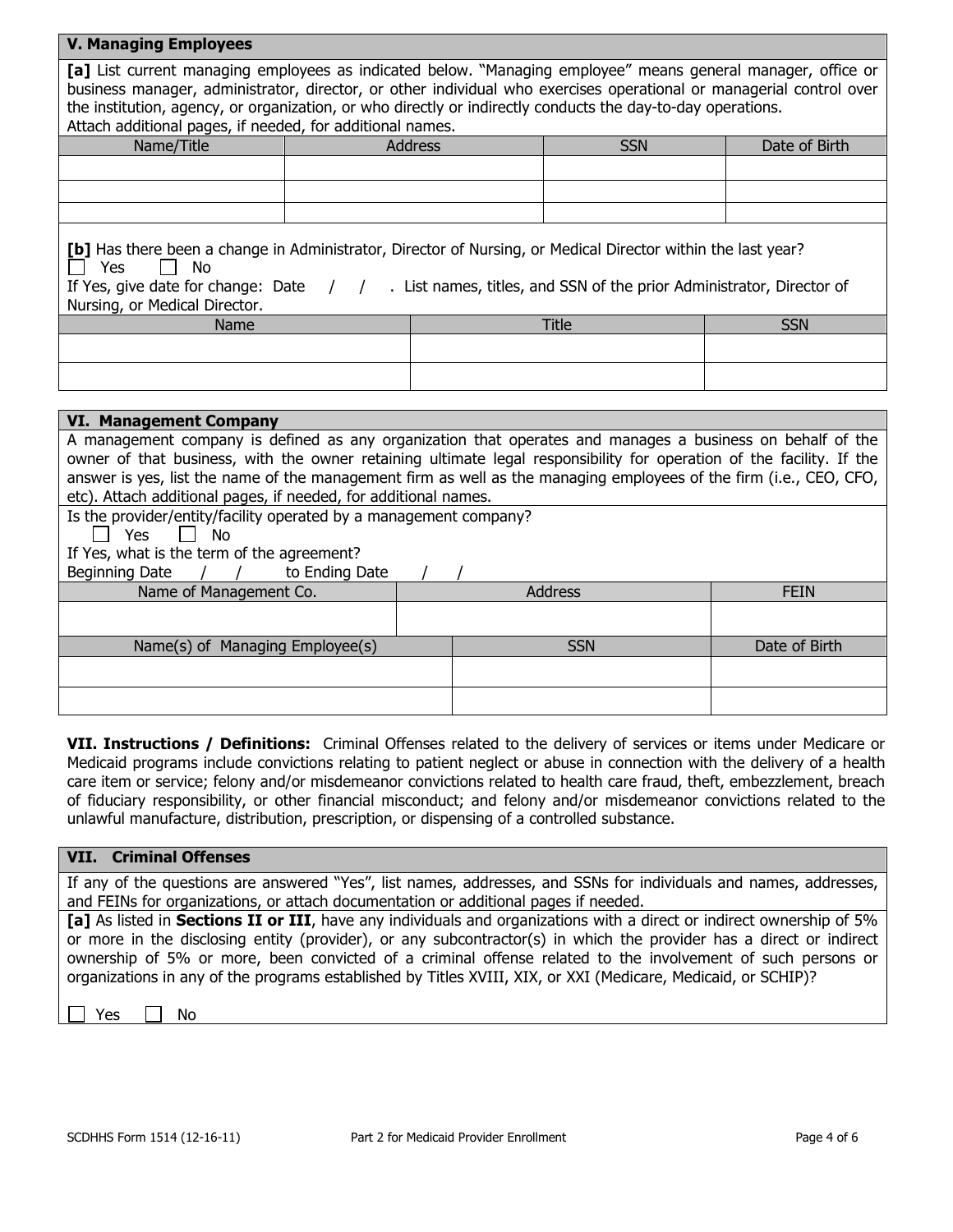| [b] As listed in Sections V or VI, have any directors, officers, agents, or managing employees of the disclosing     |  |  |
|----------------------------------------------------------------------------------------------------------------------|--|--|
| entity (provider) ever been convicted of a criminal offense related to their involvement in such program established |  |  |
| by Titles XVIII, XIX, or XXI (Medicare, Medicaid, or SCHIP)? $\Box$ Yes $\Box$ No                                    |  |  |

| Name | Address | SSN/FEIN |
|------|---------|----------|
|      |         |          |
|      |         |          |
|      |         |          |

VIII. Instructions / Definitions: Sanctions and other adverse actions include any revocation or suspension of a license to provide health care by any State licensing authority; any revocation or suspension of accreditation; and/or any suspension or exclusion from participation in, or any sanction imposed by, a Federal or State health care program, or any debarment from participation in any Federal Executive Branch procurement or non-procurement program.

## VIII. Sanctions and Other Adverse Actions

Has your organization, under any current or former name or business identity, or any individuals and organizations listed in Sections II, III, V, or VI, ever had a final adverse action imposed against it? If yes, report the individual(s) or organization(s) involved, each final adverse action, when it occurred, and the Federal or State agency or the court/administrative body that imposed the action.  $\Box$  Yes  $\Box$  No

| Individual/Organization | <b>Adverse Action</b> | Date | Taken by |
|-------------------------|-----------------------|------|----------|
|                         |                       |      |          |
|                         |                       |      |          |
|                         |                       |      |          |

IX. Instructions/ Definitions: Changes in provider status are defined as any change in management control. Examples of such changes would include: a change in Medical or Nursing Director, a new Administrator, contracting the operation of the facility to a management corporation, a change in the composition of the ownership, including changes in any partnership arrangement, or any changes of ownership.

#### IX. Changes in Provider Status

If there has been a change in ownership /partnership within the last year or if you anticipate a change, indicate the date in the appropriate space. If there are no owners (i.e., the provider is a sole proprietorship), check Not Applicable.

|                    |      | [a] Has there been a change in ownership or controlling interest within the last year? If Yes, give date. |  |
|--------------------|------|-----------------------------------------------------------------------------------------------------------|--|
| $\Box$ Yes - Date: | - No | $\Box$ Not Applicable                                                                                     |  |

**X. Instructions / Definitions:** A chain affiliate is any free-standing health care facility that is owned, controlled, or operated under lease or contract by an organization consisting of two or more free-standing health care facilities organized within or across State lines which is under the ownership or through any other devices, control and direction of a private, charitable or propriety. They also include subsidiary organizations and holding corporations. Providerbased facilities, such as hospital-based home health agencies, are not considered to be chain affiliates.

| X. Chain Affiliation                                                                                                                                                               |         |             |  |  |
|------------------------------------------------------------------------------------------------------------------------------------------------------------------------------------|---------|-------------|--|--|
| [a]. Is this facility chain-affiliated? If Yes, list name, address and FEIN of parent Corporation below.<br>Yes<br>No.                                                             |         |             |  |  |
| Name                                                                                                                                                                               | Address | <b>FEIN</b> |  |  |
|                                                                                                                                                                                    |         |             |  |  |
| If the answer to part [a] of this item was "No", was the facility ever affiliated with a chain? If Yes, list name,<br>[b].<br>address and FEIN of parent Corporation.<br>Yes<br>No |         |             |  |  |
| Name                                                                                                                                                                               | Address | <b>FEIN</b> |  |  |
|                                                                                                                                                                                    |         |             |  |  |